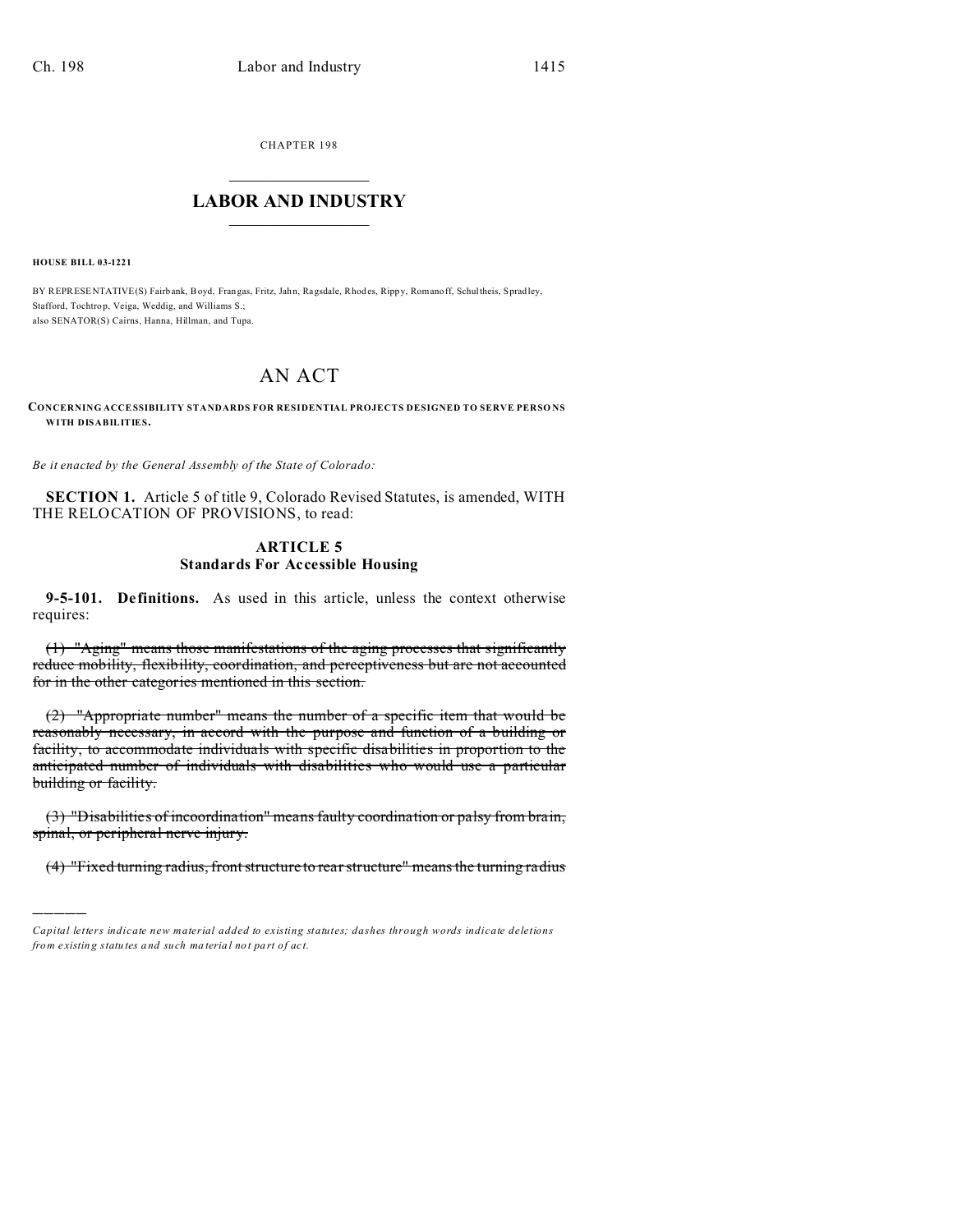of a wheel chair, left front-foot platform to right rear wheel, or right front-foot platform to left rear wheel, when pivoting on a spot.

(5) "Fixed turning radius, wheel to wheel" means the tracking of the caster wheels and large wheels of a wheel chair when pivoting on a spot.

(6) "Hearing disabilities" means deafness or hearing impairments that might make an individual insecure in public areas because the individual is unable to communicate or hear warning signals.

(7) "Involved (involvement)" means a portion of the human anatomy or physiology, or both, which has a loss or impairment of normal function as a result of genesis, trauma, disease, inflammation, or degeneration.

(8) "Nonambulatory disabilities" means impairments that, regardless of cause or manifestation, for all practical purposes confine individuals to wheel chairs.

(9) "Ramps" or "ramps with gradients" means ramps with gradients, or ramps with slopes, that deviate from what would otherwise be considered the normal level. An "exterior ramp", as distinguished from a "walk", means an appendage to a building leading to a level above or below existing ground level. As such, a ramp shall meet certain requirements similar to those imposed upon stairs.

(10) "Semiambulatory disabilities" means impairments that cause individuals to walk with difficulty or insecurity. Individuals using braces or crutches, amputees, arthritics, spastics, and those with pulmonary and cardiac ills may be semiambulatory.

(11) "Sight disabilities" means total blindness or impairments affecting sight to the extent that the individual functioning in public areas is insecure or exposed to danger.

(12) "Standard" means that when this term appears in small letters, it is descriptive and means typical type.

(13) "Walk" means a predetermined, prepared-surface, exterior pathway leading to or from a building or a facility, or from one exterior area to another, placed on the existing ground level and not deviating from the level of the existing ground immediately adjacent thereto.

(1) "ACCESSIBILITY POINT" MEANS A UNIT OF VALUE EXCHANGED FOR DIFFERENT LEVELS OF ACCESSIBLE DWELLING TYPES TO SATISFY THE REQUIREMENTS FOR DWELLING ACCESSIBILITY CONTAINED IN THIS ARTICLE.

(2) "ACCESSIBLE ROUTE" MEANS AN INTERIOR OR EXTERIOR CIRCULATION PATH THAT COMPLIES WITH THE PROVISIONS CONTAINED IN "ANSI A117.1-1998".

"ANSI A117.1-1998" MEANS THE 1998 VERSION OF THE "AMERICAN NATIONAL STANDARD FOR BUILDINGS AND FACILITIES PROVIDING ACCESSIBILITY AND USABILITY FOR PHYSICALLY HANDICAPPED PEOPLE", PROMULGATED BY THE AMERICAN NATIONAL STANDARDS INSTITUTE.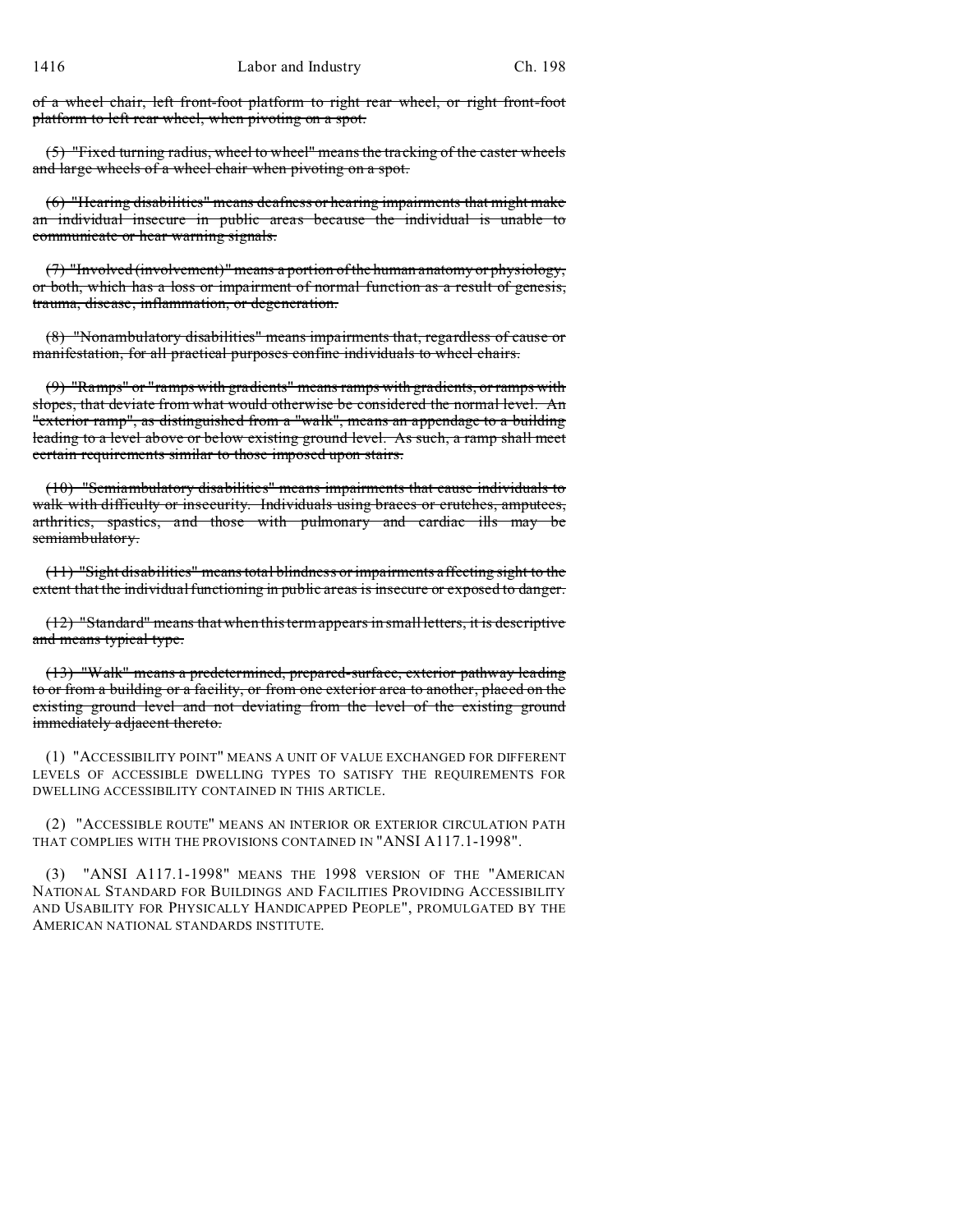## Ch. 198 Labor and Industry 1417

(4) "DETACHED RESIDENCE" MEANS A ONE- OR TWO-FAMILY RESIDENCE THAT IS SEPARATED FROM ADJACENT DWELLINGS BY AN UNOBSTRUCTED PHYSICAL SPACE. A ONE- OR TWO-FAMILY RESIDENCE THAT IS SEPARATED FROM AN ADJACENT DWELLING BY A PHYSICAL SPACE OF LESS THAN THREE FEET SHALL NOT BE CONSIDERED A DETACHED RESIDENCE.

(5) "GROUND STORY LEVEL" MEANS THE LOWEST STORY IN A DWELLING UNIT CONTAINING HABITABLE ROOMS OR AREAS WITH AN ACCESSIBLE ENTRANCE LOCATED ON AN ACCESSIBLE ROUTE THAT CONTAINS LIVING, SLEEPING, COOKING, BATHING, AND TOILET FACILITIES. FOR THE PURPOSES OF THIS ARTICLE, A BASEMENT SHALL NOT BE CONSIDERED THE GROUND STORY LEVEL IF THE FINISHED BASEMENT FLOOR IS LOCATEDMORETHAN FOUR FEET BELOW THE EXTERIOR FINISHED GRADE DETERMINED AT ANY POINT ALONG THE EXPOSED PERIPHERY OF THE DWELLING UNIT.

(6) "PROJECT" MEANS THE TOTAL NUMBER OF PARCELS AND BUILDINGS IN A DEVELOPMENT PLANNED OR CONSTRUCTED BY THE SAME DEVELOPER, BUILDER, OR ENTITY ON ONE SITE OR CONTIGUOUS SITES, AND ALSO INCLUDES ALL PARCELS AND STRUCTURES THAT ARE PARTS OF THE SAME PLANNED DEVELOPMENT APPLICATION OR AGREEMENT. THE SEPARATION OF CONTIGUOUS INDIVIDUAL BUILDINGS, UNITS, LOTS, TRACTS, OR PARCELS OF LAND BY A PROPERTY LINE OR BY A PUBLIC OR PRIVATE ROAD SHALL NOT CREATE A SEPARATE PROJECT.

(7) "PROPERTY" MEANS THE SITE, PARCELS OF LAND, PLATS, LOTS, TRACTS, INDIVIDUAL DWELLING UNITS, EXISTING AND PROPOSED STRUCTURES, AND THE BUILT ENVIRONMENT.

(8) "RESIDENTIAL DWELLING UNIT" MEANS ANY PORTION OF A BUILDING THAT CONTAINS LIVING FACILITIES, INCLUDING A ROOM OR ROOMS IN A FACILITY THAT HAVE SHARED COOKING, BATHING, TOILET, OR LAUNDRY FACILITIES SUCH AS DORMITORIES, SHELTERS, ASSISTED LIVING FACILITIES, AND BOARDING HOMES. "RESIDENTIAL DWELLING UNIT" ALSO MEANS FACILITIES THAT INCLUDE PROVISIONS FOR SLEEPING, COOKING, BATHING, AND TOILET FACILITIES FOR ONE OR MORE PERSONS AND ARE USED FOR EXTENDED STAYS, SUCH AS TIME-SHARES AND EXTENDED-STAY MOTELS. "RESIDENTIAL DWELLING UNIT" DOES NOT MEAN A GUEST ROOM IN A MOTEL OR HOTEL.

(9) "TECHNICALLY INFEASIBLE", IN REFERENCE TO A PROPOSED ALTERATION TO A BUILDING OR FACILITY, MEANS THAT THE PROPOSED ALTERATION IS NOT IMPLEMENTED BECAUSE:

(a) AN EXISTINGSTRUCTURAL CONDITION OR CONDITIONS MAKE SUCH ALTERATION LABOR- OR COST-PROHIBITIVE;

(b) THE BUILDING OR FACILITY IS IN STRICT COMPLIANCE WITH MINIMUM ACCESSIBILITY REQUIREMENTS FOR NEW CONSTRUCTION AND, DUE TO EXISTING PHYSICAL OR SITE CONSTRAINTS, SUCH ALTERATION WOULD NEGATIVELY IMPACT SUCH COMPLIANCE.

(10) "TYPE A DWELLING UNIT" MEANS A DWELLING UNIT DESIGNED IN ACCORDANCE WITH THE PROVISIONS OF ANSI A117.1-1998, SECTION 1002.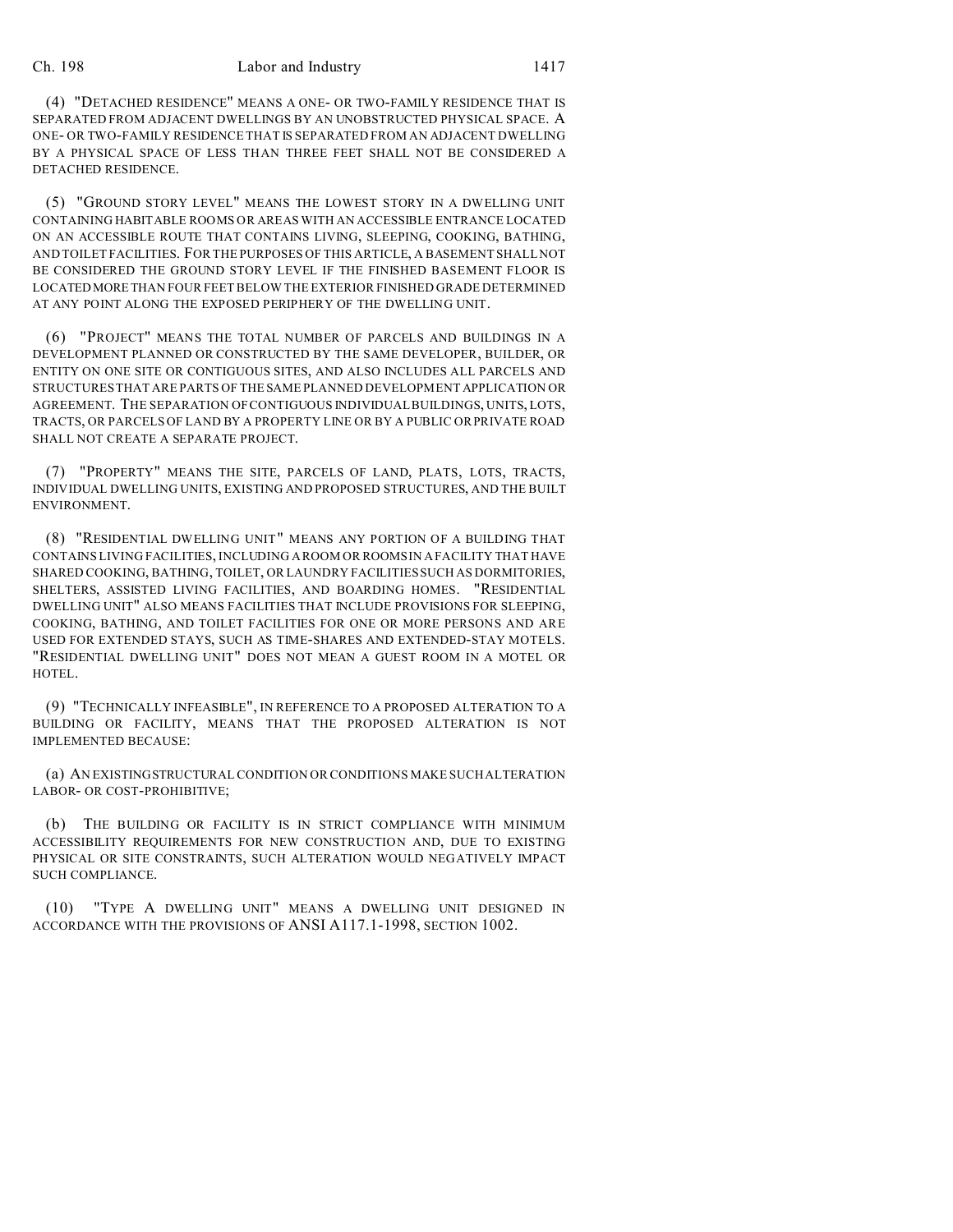(11) "TYPE A MULTISTORY DWELLING UNIT" MEANS A MULTIPLE STORY DWELLING UNIT WITH A GROUND STORY LEVEL DESIGNED IN ACCORDANCE WITH THE PROVISIONS OF ANSI A117.1-1998, SECTION 1002, AND, IF PROVIDED, ACCESSIBLE LAUNDRY FACILITIES ON THE GROUND STORY LEVEL.

(12) "TYPE B DWELLING UNIT" MEANS A DWELLING UNIT WITH A GROUND FLOOR LEVEL DESIGNED IN ACCORDANCE WITH THE PROVISIONS OF ANSI A117.1-1998, SECTION 1003

(13) "TYPE B MULTISTORY DWELLING UNIT" MEANS A MULTIPLE-STORY DWELLING UNIT WITH A GROUND STORY LEVEL THAT IS DESIGNED IN ACCORDANCE WITH THE PROVISIONS OF ANSI A117.1-1998, SECTION 1003, AND, IF PROVIDED, ACCESSIBLE LAUNDRY FACILITIES ON THE GROUND STORY LEVEL.

(14) "TYPE B VISITABLE GROUND FLOOR" MEANS A MULTIPLE-STORY DWELLING UNIT WITH AN ACCESSIBLE ENTRANCE AND TOILET FACILITY DESIGNED IN ACCORDANCE WITH THE PROVISIONS OF ANSI A117.1-1998, SECTION 1003.

(15) "UNDUE HARDSHIP" MEANS A SUBSTANTIAL AND UNUSUAL HARDSHIP THAT IS THE DIRECT RESULT OF UNIQUE PHYSICAL SITE CONDITIONS SUCH AS TOPOGRAPHY OR GEOLOGY, OR THAT IS THE DIRECT RESULT OF OTHER UNIQUE OR SPECIAL CONDITIONS ENCOUNTERED ON A PROPERTY, BUT THAT ARE NOT TYPICALLY ENCOUNTERED IN THE JURISDICTION IN WHICH SUCH PROPERTY IS LOCATED. CONSTRAINTS, COMPLICATIONS, OR DIFFICULTIES THAT MAY ARISE BY COMPLYING WITH THESE STATUTORY STANDARDS FOR ACCESSIBILITY BUT THAT DO NOT CONSTITUTE AN UNDUE HARDSHIP SHALL NOT SERVE TO JUSTIFY THE GRANTING OF AN EXCEPTION OR VARIANCE.

**9-5-102. [Formerly 9-5-103 and 9-5-104] Disabilities covered - purpose.** (1) This article is concerned INTENDED TO PROVIDE ACCESSIBILITY STANDARDS FOR RESIDENTIAL PROJECTSDESIGNEDTO SERVEPERSONS with nonambulatory disabilities, semiambulatory disabilities, sight disabilities, hearing disabilities, disabilities of incoordination, and aging.

(2) It is intended to make all buildings and facilities covered by this article accessible to and functional for persons with disabilities to, through, and within their doors without loss of function, space, or facility where the general public is concerned.

(2) **Design criteria.** Design criteria shall comply with the most current 1998 version of the "American National Standard for Buildings and Facilities Providing Accessibility and Usability for Physically Handicapped People", promulgated by the American national standard institute, commonly cited as "ANSI A117.1-1998".

**9-5-103. [Formerly 9-5-102] Applicability of standards - enforcement.** (1) The standards and specifications set forth in this article shall apply to all buildings and facilities used by the public which FOR HOUSING THAT are constructed in whole or in part by the use of state, county, or municipal funds or the funds of any political subdivision of the state or which THAT are constructed with private funds. All such buildings and facilities to be constructed from plans on which architectural drawings are started after July 1, 1975, from any one of these funds or any combination thereof shall conform to each of the standards and specifications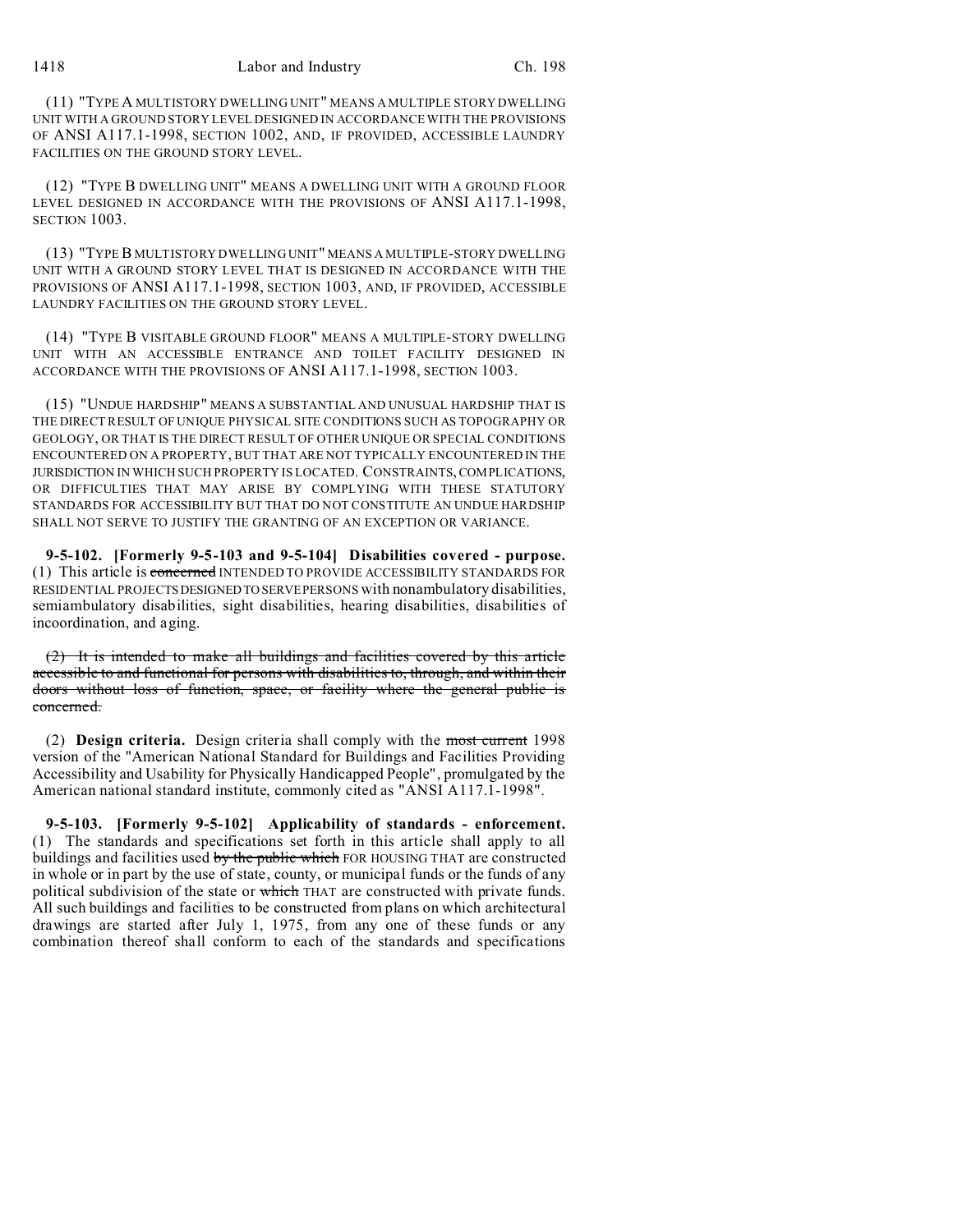prescribed in this article. The governmental unit responsible for the enforcement of this article shall grant exceptions to or modify any particular standard or specification when it is determined that it is impractical and would create an unusual UNDUE hardship. or would unreasonably complicate the construction, alteration, or repair in question. Any such exception or modification of the provisions of this article shall be made in writing as a matter of public record. These standards and specifications shall be adhered to in those buildings and facilities which will be THAT ARE constructed from architectural drawings prepared after July 1, 1975, unless the authority responsible for the construction determines that the construction has reached a state where compliance is impractical OR PROPOSED ON OR AFTER THE EFFECTIVE DATE OF THIS ACT. This article shall apply to permanent buildings.

(2) THE JURISDICTION WITH RESPONSIBILITY FOR ENFORCEMENT OF THIS ARTICLE PURSUANT TO SECTION 9-5-104 SHALL DESIGNATE A BOARD OF APPEALS TO HEAR AND RESOLVE APPEALS OF ORDERS, DECISIONS, OR DETERMINATIONS MADE BY THE ENFORCING AGENCY REGARDING THE APPLICATION AND INTERPRETATION OF THIS ARTICLE.

 $(2)$  (3) Any building or facility which THAT would have been subject to the provisions of this article but was under construction prior to July 1, 1976, shall comply with the standards and specifications set forth in this article when alterations, structural repairs, or additions are made to such building or facility. This requirement shall only apply to the area of specific alteration, structural repair, or addition and shall not be construed to mean that the entire structure or facility is subject to this article FOLLOWING:

(a) IF THE WALLS OR DEFINING BOUNDARIES OF AN ELEMENT OR SPACE ARE ALTERED, THEN THE ALTERED ELEMENT OR SPACE SHALL COMPLY WITH THE APPLICABLE PROVISIONS OF SECTION 9-5-105, UNLESS SUCH ALTERATION IS TECHNICALLY INFEASIBLE. IF FULL COMPLIANCE WITH THIS ARTICLE IS TECHNICALLY INFEASIBLE, COMPLIANCE SHALL BE IMPLEMENTED UP TO THE POINT OF TECHNICAL INFEASIBILITY. NO ALTERATION SHALL BE UNDERTAKEN THAT NEGATIVELY IMPACTS ACCESSIBILITY OF A BUILDING OR FACILITY PURSUANT TO ANSI A117.1-1998. THIS PARAGRAPH (a) SHALL NOT BE CONSTRUED TO REQUIRE THE MOVING OF ANY EXISTING WALLS NOT OTHERWISE PLANNED TO BE MOVED.

(b) ANY ADDITIONS TO A BUILDING OR FACILITY SHALL BE TREATED AS NEW CONSTRUCTION FOR THE PURPOSES OF ENFORCEMENT OF THIS ARTICLE.

 $(3)$  (4) The general assembly finds and declares that the standards and specifications set forth in this article are of statewide concern. Nothing in this article shall prohibit any municipality or other governmental subdivision from making and enforcing standards and specifications that are more stringent, AND THUS PROVIDE GREATER ACCESSIBILITY, than those set forth in this article.

**9-5-104. [Formerly 9-5-110] Responsibility for enforcing standards.** (1) The responsibility for enforcement of this article is as follows:

(a) Where state funds are utilized, by the department of personnel FOR FACTORY-BUILT HOUSING AS DEFINED IN SECTION 24-32-703 (3),C.R.S., THE DIVISION OF HOUSING CREATED IN SECTION 24-32-704, C.R.S.;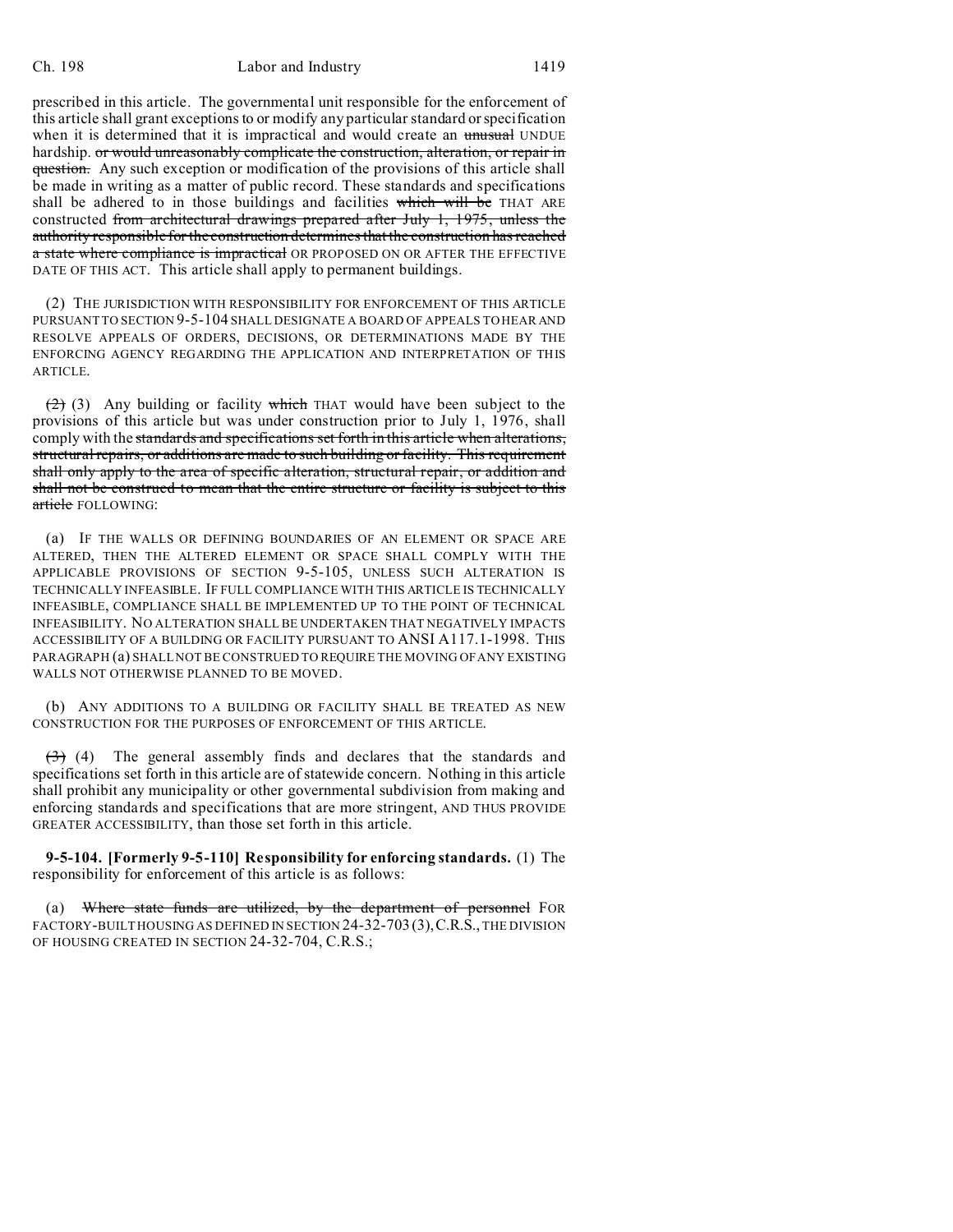(b) Where funds of counties, municipalities, or other political subdivisions are utilized, by the governing bodies thereof IN A POLITICAL SUBDIVISION THAT DOES NOT HAVE A LOCAL BUILDING CODE, THE DIVISION OF HOUSING CREATED IN SECTION 24-32-704, C.R.S.;

(c) Where wholly private funds are utilized FOR ALL OTHER HOUSING OR IN A POLITICAL SUBDIVISION THAT HAS ADOPTED A BUILDING CODE, by the building department, or its equivalent, of the political subdivision having jurisdiction.

(2) The government unit responsible for enforcement of this article may exempt any building or facility from any provision of this article upon a finding that compliance with such provision would subject an undue hardship on the taxpayers of the governmental unit liable for the cost of such compliance in relation to the benefits to persons with disabilities that are derived from such compliance.

**9-5-105. [Formerly 9-5-111] Exemptions for certain privately funded projects.** (1) ACCESSIBLE DWELLING UNITS SHALL BE PROVIDED AS REQUIRED IN THIS ARTICLE; EXCEPT THAT this article does not apply to privately funded projects for the construction of separate houses designed as single-family A DETACHED RESIDENCE OR residences or to other types of residential property containing less than seven residential units. For larger residential and transient accommodation projects, this article shall apply to one unit for each seven units or major fraction thereof, as follows:

| Number of | Units required to |
|-----------|-------------------|
|           |                   |
| units     | <del>comply</del> |
|           |                   |
| $8 - 14$  |                   |
| $15 - 21$ |                   |
| $22 - 28$ |                   |
| $29 - 35$ |                   |
| $36 - 42$ |                   |
| Etc.      |                   |

FOR THE PURPOSE OF DETERMINING THE NUMBER OF ACCESSIBILITY POINTS REQUIRED PURSUANT TO SUBSECTION (2) OF THIS SECTION, THE ACCESSIBLE DWELLING UNIT TYPES SHALL HAVE THE FOLLOWING POINT VALUES:

| <b>ACCESSIBLE DWELLING</b>      | <b>ACCESSIBILITY POINT VALUE</b> |
|---------------------------------|----------------------------------|
| UNIT TYPE:                      | PER DWELLING UNIT:               |
| TYPE A DWELLING UNIT            |                                  |
| TYPE A MULTISTORY DWELLING UNIT |                                  |
| TYPE B DWELLING UNIT            |                                  |
| TYPE B MULTISTORY DWELLING UNIT |                                  |
| TYPE B VISITABLE GROUND FLOOR   |                                  |

(2) **Residential projects.** (a) A PROJECT SHALL BE ASSIGNED ACCESSIBILITY POINTS BASED ON THE NUMBER OF UNITS CONTAINED WITHIN THE PROJECT AS FOLLOWS: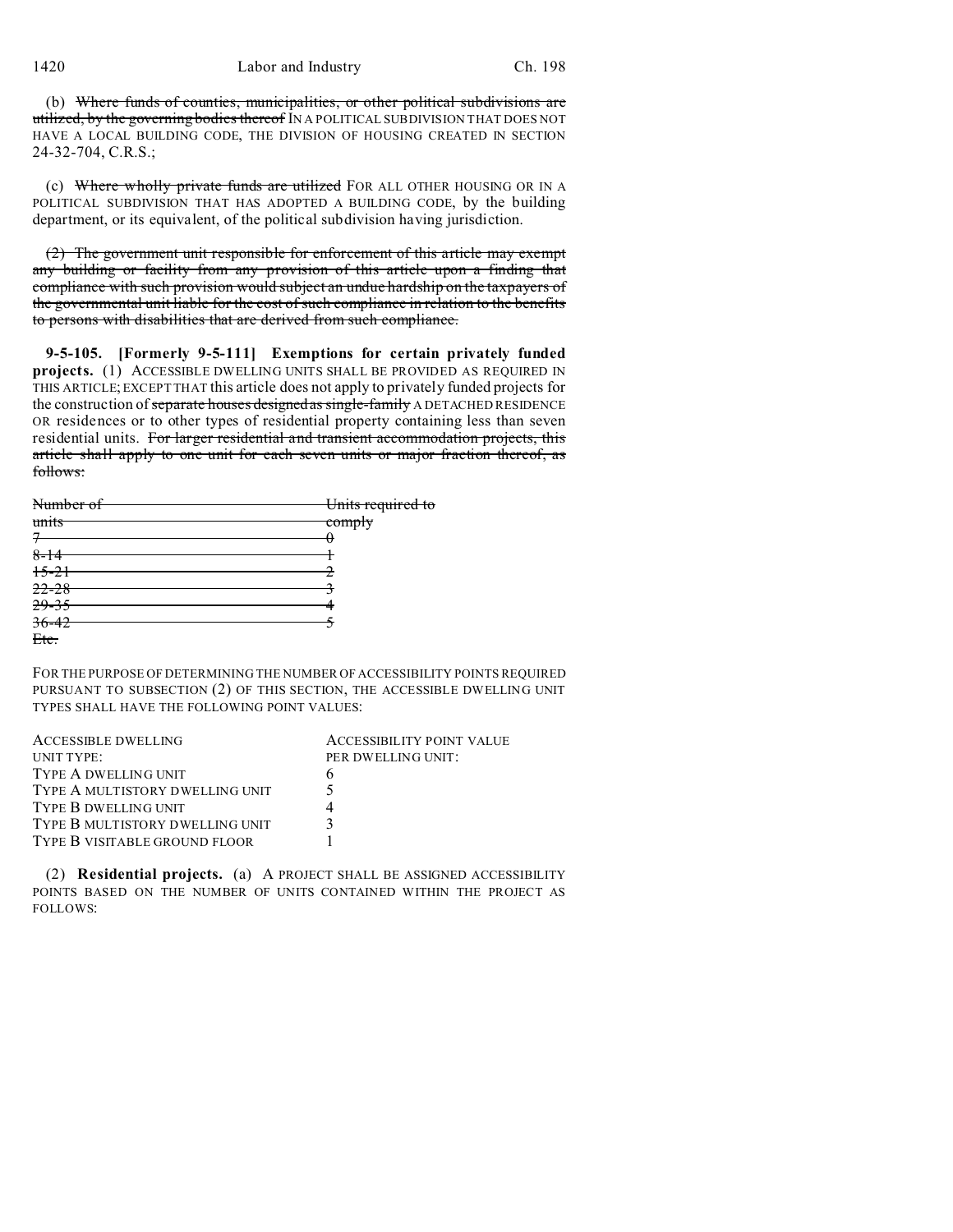| NUMBER OF UNITS WITHIN THE | <b>ACCESSIBILITY POINTS</b>  |
|----------------------------|------------------------------|
| PROJECT:                   | REQUIRED:                    |
| 0-6                        | $\boldsymbol{0}$             |
| 7-14                       | 6                            |
| 15-28                      | 12                           |
| 29-42                      | 18                           |
| 43-57                      | 24                           |
| 58-71                      | 30                           |
| 72-85                      | 36                           |
| 86-99                      | 42                           |
| 100-114                    | 48                           |
| 115-128                    | 54                           |
| 129-142                    | 60                           |
| 143-157                    | 66                           |
| 158-171                    | 72                           |
| 172-185                    | 78                           |
| 186-199                    | 84                           |
| ETC.                       | +6 ADDITIONAL POINTS EVERY   |
|                            | 14 UNITS OR FRACTION THEREOF |
|                            |                              |

(b) A PROJECT SHALL INCLUDE ENOUGH ACCESSIBLE DWELLING UNITS TO ACHIEVE AT LEAST THE SPECIFIED NUMBER OF ACCESSIBILITY POINTS REQUIRED PURSUANT TO PARAGRAPH (a) OF THIS SUBSECTION (2). A PROJECT MAY USE ANY COMBINATION OF ACCESSIBLE DWELLING UNIT TYPES TO COMPLY WITH THIS SECTION.

**9-5-106. Implementation plan.** THE BUILDER OF ANY PROJECT REGULATED BY THIS ARTICLE SHALL CREATE AN IMPLEMENTATION PLAN THAT GUARANTEES THE TIMELY AND EVENLY PHASED DELIVERY OF THE REQUIRED NUMBER OF ACCESSIBLE UNITS. SUCH PLAN SHALL CLEARLY SPECIFY THE NUMBER AND TYPE OF UNITS REQUIRED AND THE ORDER IN WHICH THEY ARE TO BE COMPLETED. SUCH IMPLEMENTATION PLAN SHALL BE SUBJECT TO APPROVAL BY THE ENTITY WITH ENFORCEMENT AUTHORITY IN SUCH PROJECT'S JURISDICTION. THE IMPLEMENTATION PLAN SHALL NOT BE APPROVED IF MORE THAN THIRTY PERCENT OF THE PROJECT IS INTENDED TO BE COMPLETED WITHOUT PROVIDING A PORTION OF ACCESSIBLE UNITS REQUIRED BY SECTION 9-5-105; EXCEPT THAT, IF AN UNDUE HARDSHIP CAN BE DEMONSTRATED, OR OTHER GUARANTEES PROVIDED ARE DEEMED SUFFICIENT, THE JURISDICTION HAVING RESPONSIBILITY FOR ENFORCEMENT MAY GRANT EXCEPTIONS TO THIS REQUIREMENT. THE IMPLEMENTATION PLAN SHALL BE APPROVED BY THE GOVERNMENTAL UNIT RESPONSIBLE FOR ENFORCEMENT BEFORE A BUILDING PERMIT IS ISSUED.

**SECTION 2. Repeal.** 24-30-1303 (1) (v), Colorado Revised Statutes, is repealed as follows:

**24-30-1303. Department of personnel - responsibilities.** (1) The department shall:

(v) Enforce standards for persons with disabilities, as provided in section  $9-5-110$ ,  $C.R.S.;$ 

**SECTION 3. Repeal of provisions not being relocated in this act.** 9-5-112,